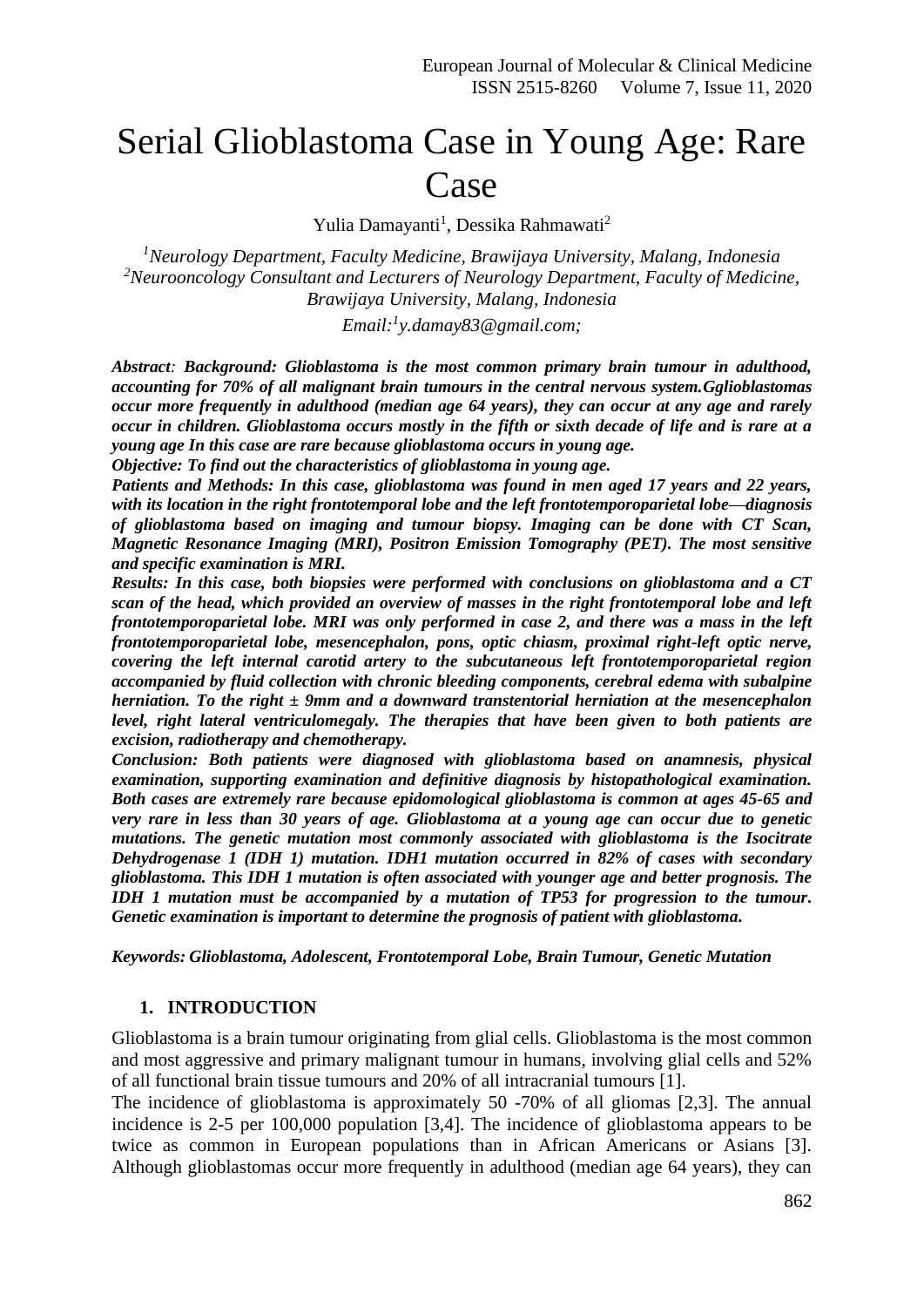occur at any age and rarely occur in children. Glioblastoma occurs mostly in the fifth or sixth decade of life and is rare at a young age. Therefore, glioblastoma that occurs at a young age is very interesting to discuss. This tumour is more common in men than in women, with a ratio of 3: 2 [4].

Based on data from the American Cancer Society, an estimated 17,000 new cases of primary malignant brain tumours were diagnosed in 2002 in the United States (9600 male patients and 7400 female sufferers). These data represent 1.3% of all cancer types diagnosed in 2002, but an estimated 13,000 deaths in 2002 were associated with primary malignant brain tumours, approximately 2% of cancer-related deaths in the United States [5].

Tumour growth will be destructive and suppressive. Brain tissue also causes changes in brain fluid and blood. At one time, when the accommodation limit has been exceeded, the intracranial pressure will increase [5,6].

In this rare case series, glioblastoma will discuss pathophysiology, clinical symptoms, neuroimaging and treatment and prognosis, which is expected to help clinicians diagnose and manage glioblastoma.

Histological analysis has shown that only 2-7% of glioblastomas are tumour-independent rather than spread far from the leading site. Despite its rapid infiltrative growth, glioblastomas tend not to invade the subarachnoid space and, as a result, rarely metastasize via cerebrospinal fluid (CSF). Haematogenous spread to extraneural tissues is extremely rare in patients who have had no prior surgical intervention, and penetration of the dura, venous sinuses, and bone is typical [11].

Glioblastoma can be classified as a primary or secondary tumour. Primary glioblastoma accounts for the majority of cases in about 60% in adults older than 50 years. These tumours are de novo tumours that are without clinical or histopathological evidence of pre-existing ones. The clinical presentation is brief, usually less than three months. Secondary glioblastoma is about 40% usually develops in younger patients (<45 years) through the malignant progression of low-grade astrocytoma (WHO grade II) or anaplastic astrocytoma (WHO grade III). The time required for this development varies from less than one year to more than ten years, with a mean interval of 4-5 years. An increasing number of cases indicate that primary and secondary glioblastoma are other disease developments in genetics, age, and response to therapy [11].

Symptoms that arise are a combination of compression and infiltration of tissue around the tumour, vascular compression, and elevated intracranial pressure. Thus, the symptoms present are focal and general neurological deficits. Common symptoms occur due to increased intracranial pressure, such as headaches (30-50%), nausea, vomiting, vertigo, and dizziness (dizziness). Focal symptoms indicate the tumour location, for example, hemiparesis, aphasia, visual disturbances, sensory disturbances, and depending on the location, size, and speed of growth [12].

These tumours are most often located in the frontal and temporal lobes. If located in the frontal lobe, these tumours can produce behavioural changes and contralateral spastic paralysis due to compression of the precentral sulcus. Motor aphasia occurs when the tumour presses on Broca's area, and seizures are also standard in tumours in the frontal lobe. Tumours in the dominant hemisphere's medial temporal lobe can cause verbal memory impairment, and lesions in the non-dominant hemisphere can cause visuospatial memory impairment. In contrast, tumours in the anterior temporal lobe do not cause symptoms until they are large enough. Sensory aphasia can occur in posterior temporal lobe tumours [12].

Chemotherapy also plays a role in the treatment of glioblastoma. Although optimal chemotherapy regimens do not exist, several studies have shown that postoperative chemotherapy can also improve survival rates. Currently, temozolomide is used at a dose of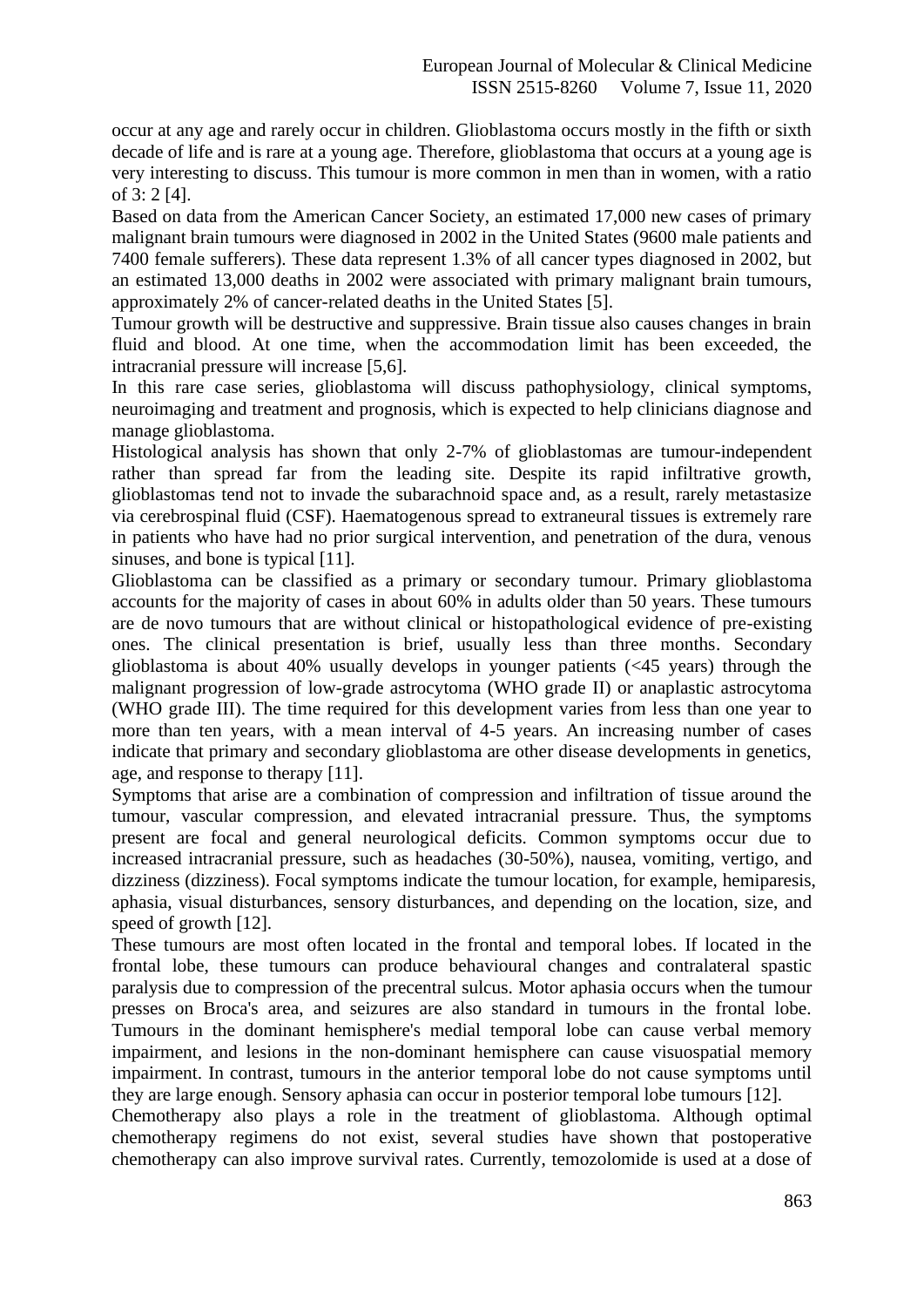150 mg / m2 or a combination of vincristine and procarbazine. The primary mechanism of temozolomide is by damaging the DNA of tumour cells, causing tumour cell death [10,15]. Most glioblastomas will. The mean time to recurrence after treatment for newly diagnosed glioblastoma was 7 (seven) months. The clinical features of relapse are often the same at baseline in diagnosis. When the progression of the tumour is known, it requires appropriate treatment. The prognosis for glioblastoma is poor despite aggressive treatment. The mean survival rate in patients diagnosed with glioblastoma is approximately one year [10]. Patients with surgery followed by radiotherapy have a mean survival of 50 weeks [15]. The mean survival for patients with recurrence of glioblastoma is 4 (four) months. However, some patients have a relatively long survival rate (> 5 years).

## **2. OBJECTIVE**

The objective of this study is to find out the characteristics of glioblastoma in young age.

## **3. CASE REPORT**

The two cases were male patients aged 17 years and 22 years. The first patient's main complaint is a headache. Current medical history: The headache has worsened since two months ago, accompanied by left half body weakness. History of CT Scan of the Head with Glioblastoma Multiforme results. A history of two seizures starting on the left side of the body and then spreading throughout the body. From birth, the patient has difficulty communicating.

The second patient's chief complaint is headache. Patient also complained of being forgetful and communication increasingly difficult since the beginning of April 2018. History of being diagnosed with a brain tumour since August 2017 with the results of PA Glioblastoma Multiform Grade 4 with complaints of decreased consciousness, slumping and slumping and headache. History of symptomatic epilepsy since four months ago with OAE Phenytoin 3X100 mg and controlled.



**(a) (b) Fig 1. (a) CT Scan Results of The First Patient (b) CT Scan Results of The Second Patient**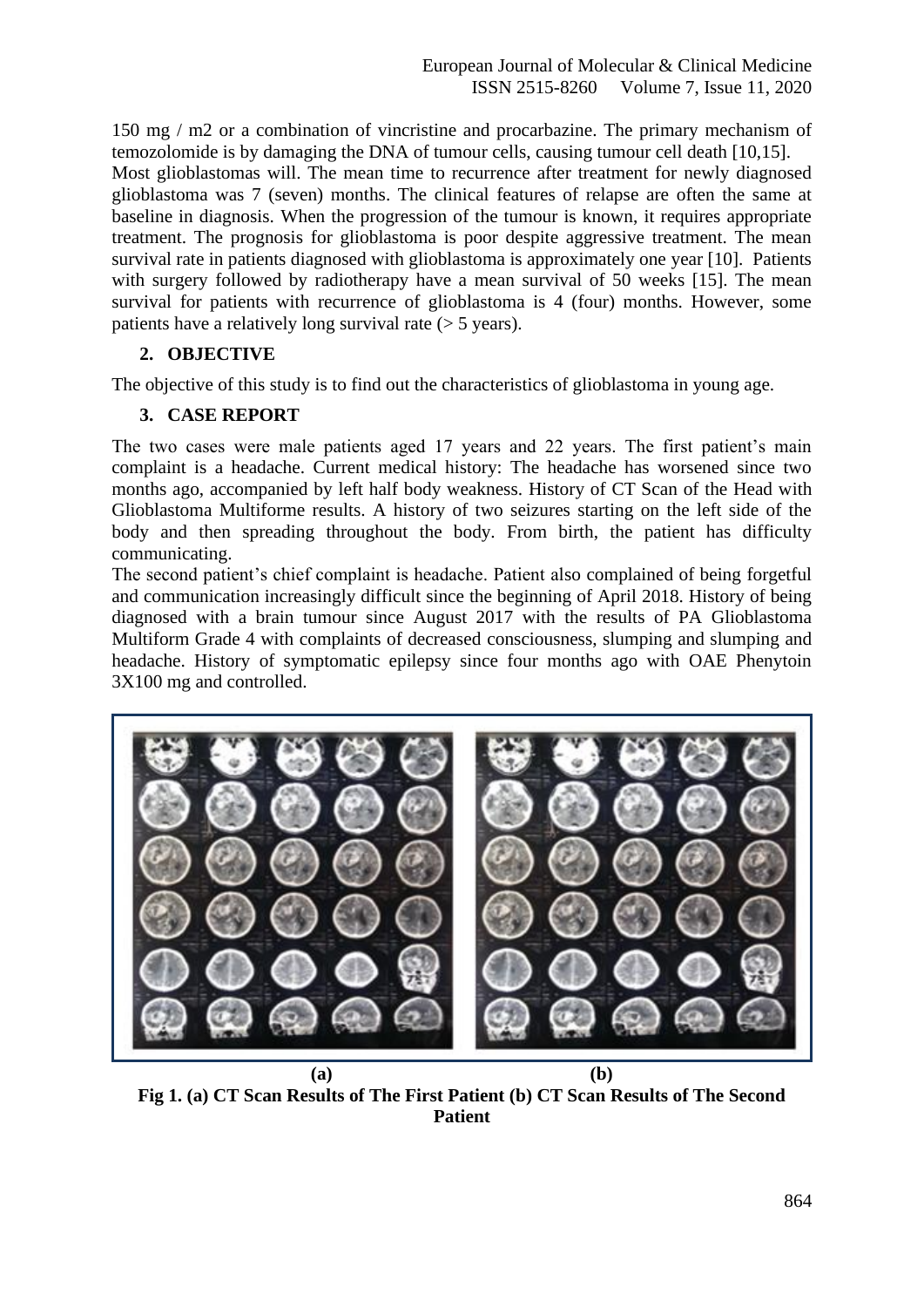(a) CT Scan result of the first patient with Glioblastoma Multiforme. (b) CT Scan results of the second patient with Glioblastoma Multiforme. In the CT scan results the first patient showed a relatively fixed intraaxial mass of the right frontotemporal lobe, cerebri edema with subfalcine herniation to the left as far as  $\pm$  1.3cm, transcranial herniation as far as  $\pm$  1.9 cm, downward transtentorial herniation as high as mesencephalon level, leptomeningeal stinging in right temporoparietal regio suspek leptomeningeal metastases, and severe communicans hydrocephalus increase.

Besides, the CT Scan results of the second patient showed a heterogeneous intraracial solid mass with vasogenic edema around it, on the right frontotemporal lobe, accompanied by a calcified component, with a necrotic area, size  $\pm$  7.32x5.52x5.25cm, substantial after the increase in contrast (density  $\pm$  30 to  $\pm$  60HU). Leptomeningeal enhancement in the right temporoparietal region suspected leptomeningeal metastases. Hydrocephalic communication severity is increasing. Suspected bilateral mastoiditis, left maxillary sinusitis, deformity of the left ocular bulb, suggesting bulbs physics, and left basal ganglia calcification.

(a) Histopatology result of the first patient with Glioblastoma Multiforme (WHO Grade 4). (b) Hystopatology results of the second patient with Glioblastoma Multiforme ( WHO grade 4 ). Histopatolgy results of the first patient show as macroscopically, tissue with a diameter of approximately 1-1.5 cm (3 pieces) was received, soft, grayish-white, and processed in 1 cassette. Meanwhile, microscopically, it shows pieces of tissue containing tumours consisting of proliferating polygonal cells.

While in the histopatology results of the second patient was shown macroscopic tissue measuring 7x5x3 cm diameter 3.5-4 (3pcs) and tissue small as much as 3 cc, brownish gray color. On the slices appear a brittle part, partially dense partially blackish. Microscopicly visible pieces of tissue consist of the proliferation of cells with round-oval nucleus, pleomorphic, hyperchromatic, coarse chromatine, atopic mitosis approximately 16/10 HPF, accompanied by Bizzare cells, composed solidly accompanied by necrosis area. There is also an endothelial proliferation and bleeding area.



**Fig 2. Histopatology Results of Glioblastoma**

The result of Second patient's head CT scan without contrast shows hyperdense crescentic lesions in the left frontotemporal region with air density lesions in them, hyperdense lesions filling the sulci of the left frontotemporal region, hypodense lesions of firm boundaries on the left thalamus, narrow sylvii fissure sulci and gyrii. Flattened, differentiated white and gray matter blurred in the left cerebral hemisphere, the left lateral ventricular system is narrowed III, IV and cisternal normal, showing a left midline shift of  $\pm 8$  mm. Head CT scan of the second patient without contrast showed that enhanced multiple ring cystic essences in the left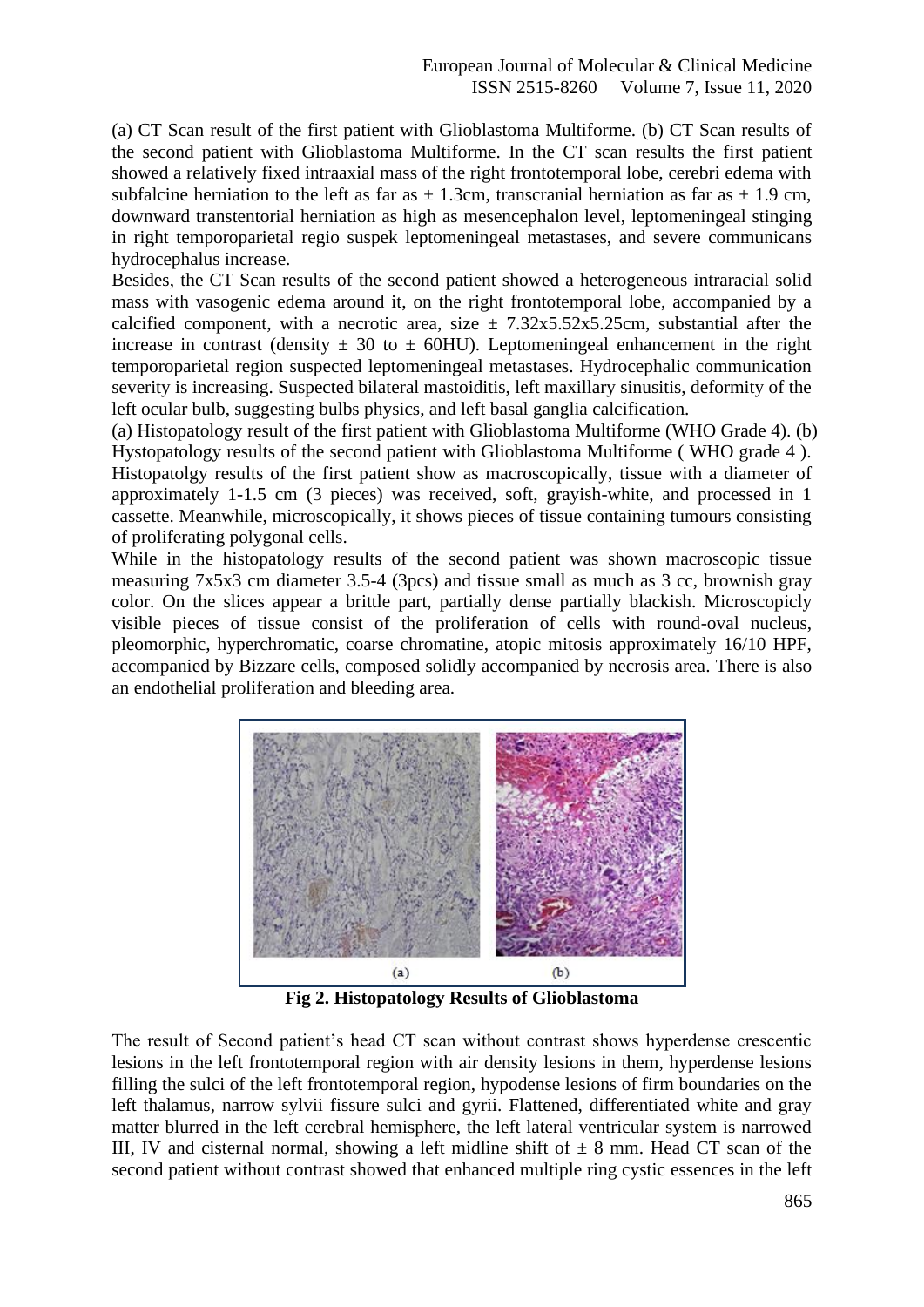temporal lobe were suspected of the late capsule-phase cerebral abscess, cerebral edema with subalpine herniation to the right  $\pm 10$  mm, and mild obstructive hydrocephalus as high as ventricular II level.



**Fig 3. (a) The Second Patient's CT Scan Without Contrast Results (b) Contrastless CT Scan Results of The Second Patient**

The head's MRI results without contrast showed masses in the left frontotemporoparietal lobe, mesencephalon, pons, chiasma opticum, right and left proximal optic nerve, covering the left internal carotid to the subcutaneous left frontotemporoparietal region accompanied by fluid collection with a chronic bleeding component. Cerebral edema with subalpine herniation to the right  $\pm$  9mm and a downward transtentorial herniation at the mesencephalon level. Right lateral ventriculomegaly.

CRX results show that the size of the normal position, the aorta does not appear to be elongated, dilated, or calcified. Normal vascular markings, normal hilum D / S, and no visible infiltrate / cavity/nodule. Intake visible bone, no visible lesion lytic / blastic / line / fracture. The therapies that have been given to both patients are excision, radiotherapy, and chemotherapy.

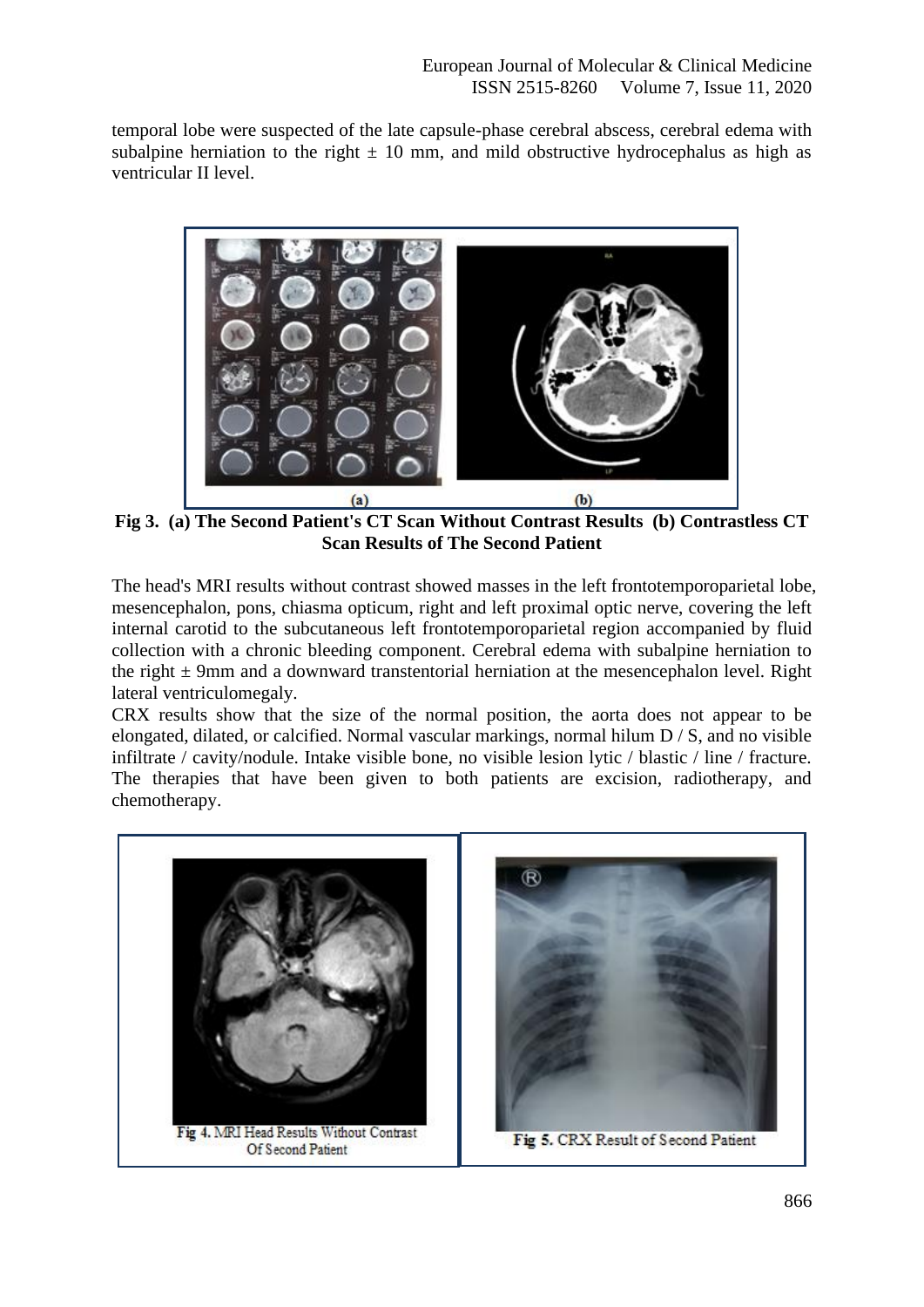## **Figure 3. (a) The Second Patient's CT Scan Without Contrast Results (b) Contrastless CT Scan Results of The Second Patient**

### **4. DISCUSSION**

In both cases, the patients were very young, namely 17 years and 22 years of the same sex, namely men. Epidemiologically, glioblastoma is a brain tumour that develops from erythrocytes. Glioblastoma is a primary tumour of the central nervous system that is the most malignant and occurs most often in adults, which is about 33 - 45% of all primary brain tumours. Glioblastoma occurs more frequently in men than women (3: 2) and usually occurs in patients over 50 years of age, with a peak incidence of 65-74 years [10,15].

Glioblastoma at a young age can occur due to genetic mutations. The genetic mutation most commonly associated with glioblastoma is the Isocitrate Dehydrogenase 1 (IDH 1) mutation, which occurs in about 10-12% of glioblastoma cases. IDH1 mutation occurred in 82% of cases with secondary glioblastoma [16]. This IDH 1 mutation is often associated with younger age and better prognosis [17]. The IDH 1 mutation must be accompanied by a mutation of TP53 for progression to the tumour. Secondary glioblastoma develops from a low-grade tumour and usually occurs at a young age.10 In secondary glioblastoma, the most frequent mutations are IDH1 and TP53 [16,18].

Peter Black argues that the nature of headaches such as waking up the patient at night (10- 32%) or getting more massive on waking up and getting better as the day progresses (15- 36%), the headache gets worse when the patient changes position, coughing, or exercising (20-32%), new headaches that differ from the usual or more severe headaches, with nausea or vomiting (30-40%), papilledema or focal neurological signs. Patients with chronic progressive headaches with seizures, changes in behaviour and neurological disorders need to undergo a further assessment with CT-scan or MRI.

The complaints felt in both patients, in this case, were the same. Namely, both complained of worsening headaches, weakness in half body, seizures, tend to be drowsy and a behaviour change. The neurological examination in these two patients on motor examination obtained lateralization. What distinguishes these two patients is that in the second patient, a positive regression reflex is obtained.

Clinical signs and symptoms in glioblastoma are divided into two non-specific signs of increased intracranial pressure and specific tumour location signs. The non-specific signs consist of headache, drowsiness, visual disturbances, nausea, vomiting, neck stiffness, papilledema, and sometimes abducent nerve palsy. Specific signs due to the tumour's variable location include motor, sensory, vision, language, and speech disturbances. On the CT scan of the head with contrast in these two patients, it was found that there was an interracial mass in the right frontotemporal lobe, cerebral edema and herniation in the first patient. Meanwhile, the second patient showed a hypodense lesion with a clear border of the left thalamus, hyperdense lesions on the left frontotemporal, cerebral edema and hernia. The CT scan images in these two patients supported a tumour image, namely glioblastoma.

MRI examination was only performed in the second patient with a mass in the left frontotemporoparietal lobe, mesencephalon, pons, chiasma opticum, proximal optic nerve, right and left, cerebral edema with herniation and right lateral ventriculomegaly. Histopathological examination was performed on these two patients. Histopathological examination is critical to support diagnosis and determine the type of tumour. The histopathology of these two patients showed a Glioblastoma.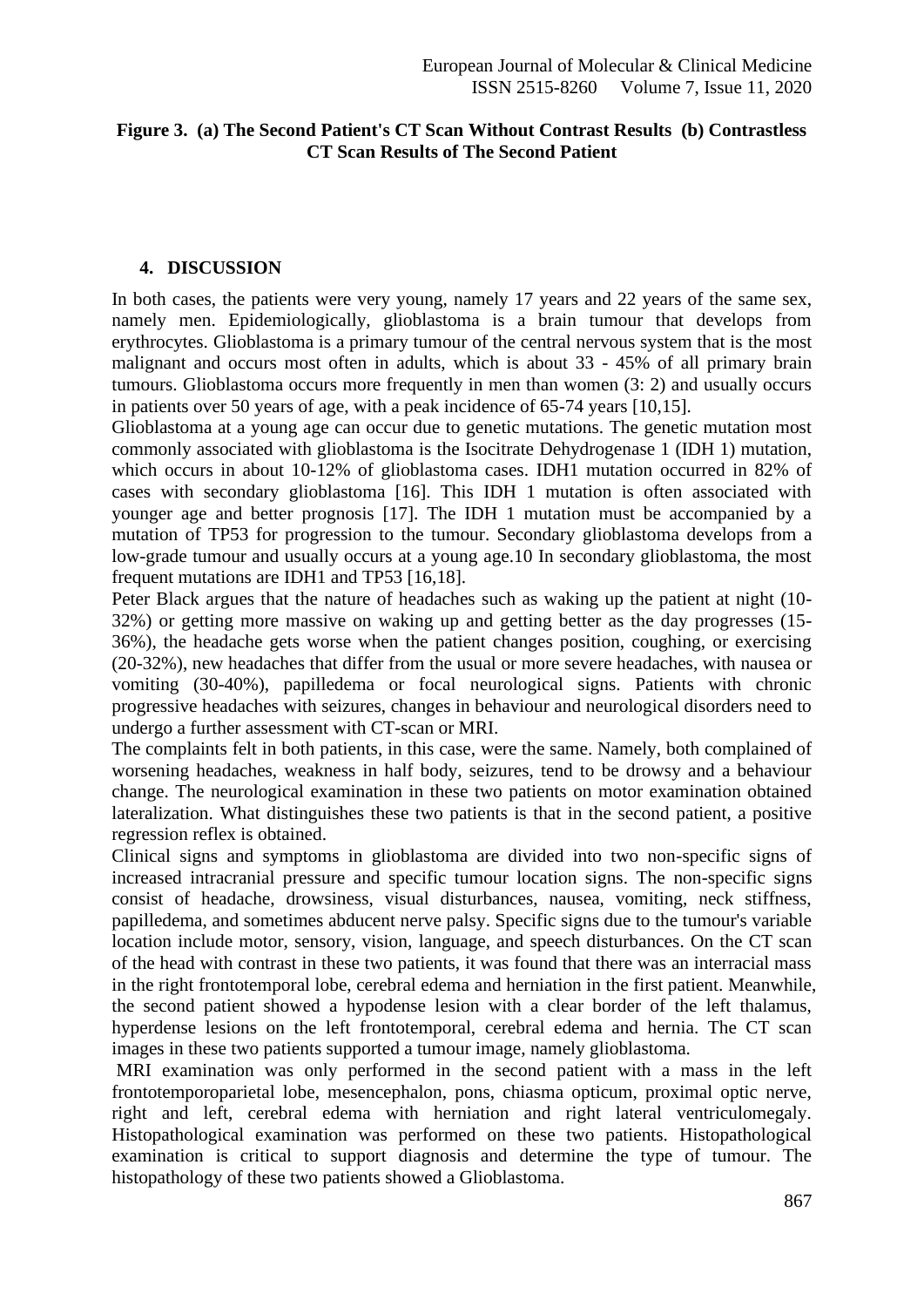The diagnosis of glioblastoma can be confirmed by imaging and biopsy of the tumour. On biopsy, glioblastoma can be characterized by necrosis or cell death that is not present in astrocytoma anaplasia [20]. Microscopically, glioblastoma shows nuclear pleomorphism, mitotic activity, endothelial hyperplasia, and necrosis. Three of the four microscopic characteristics are biased to diagnose glioblastoma.

In these two cases, the history, physical examination and the results of supporting examinations support a cerebral tumour, which is a glioblastoma based on WHO 2016 criteria. For a morphological diagnosis based on WHO, if viewed based on age, both cases include IDH-mutant, but if seen from the tumour's progression into the IDH-wildtype. Other therapeutic modalities given in both cases were tumour resection, radiotherapy and chemotherapy. The management of patients with glioblastoma to date has not been satisfactory. The management of standard glioblastoma includes general management and specific management. General treatment includes managing symptoms such as headache (TTIK sign), seizures, hemiparesis, cognitive deficits, speech deficits and other symptoms. Specific treatment includes surgery, followed by radiotherapy and chemotherapy. If the tumour cannot be operated on, then radiation therapy and chemotherapy can be used [19]. Surgery plays a crucial role in the management of glioblastoma patients. Indications include confirming the histopathological diagnosis, reducing the tumour, eliminating the mass's effects, and performing cerebrospinal fluid (CSF) diversion measures. Relative contraindications include a weak medical condition, a worsening condition, and difficulty reaching the tumour's location. Surgical options consist of stereotactic biopsy, open biopsy, debulking and total resection. Several studies have shown that total resection is associated with improved prognosis.

They received the same therapy in both cases, namely tumour resection, then concomitant radiotherapy and temozolomide. Management in both cases was following the theory and guidelines for the management of glioblastoma. In the second case, there was a very rapid recurrence rate of about two months post-resection. It can be seen from the CT scan results in August (post-resection) compared to the CT scan in November (post-radiotherapy). The rapid recurrence in these patients could be due to several factors because the radiotherapy dose may not be optimal and may be resistant to temozolomide.

In the first case, the patient died within two months of diagnosis and received 12X radiotherapy and chemotherapy with 14 days of temozolomide (1x100 mg). Whereas in the second case, the patient still survived from diagnosis to completion of therapy consisting of resection, radiotherapy (3X13 Gy) and chemotherapy for 23 days with temozolomide (1X100 mg). The progression/recurrence of tumour cells was very fast. Patients' survival rate in these two cases is likely to be significantly influenced by poor PPR before undergoing therapy, which is 50%, even though both are young.

### **5. CONCLUSION**

In this case, glioblastoma was found in males aged 17 years and 22 years, with its location in the right frontotemporal lobe and the left frontotemporoparietal lobe. In this case, both biopsies were performed with conclusions on glioblastoma and a CT scan of the head, which provided an overview of masses in the right frontotemporal lobe and left frontotemporoparietal lobe. Based on these two cases, it may provide input that early detection and examination of molecular markers of brain tumours are vital. The therapies that have been given to both patients are excision, radiotherapy, and chemotherapy. Genetic examination is important to determine the prognosis of patient with glioblastoma.

### **Abbreviations**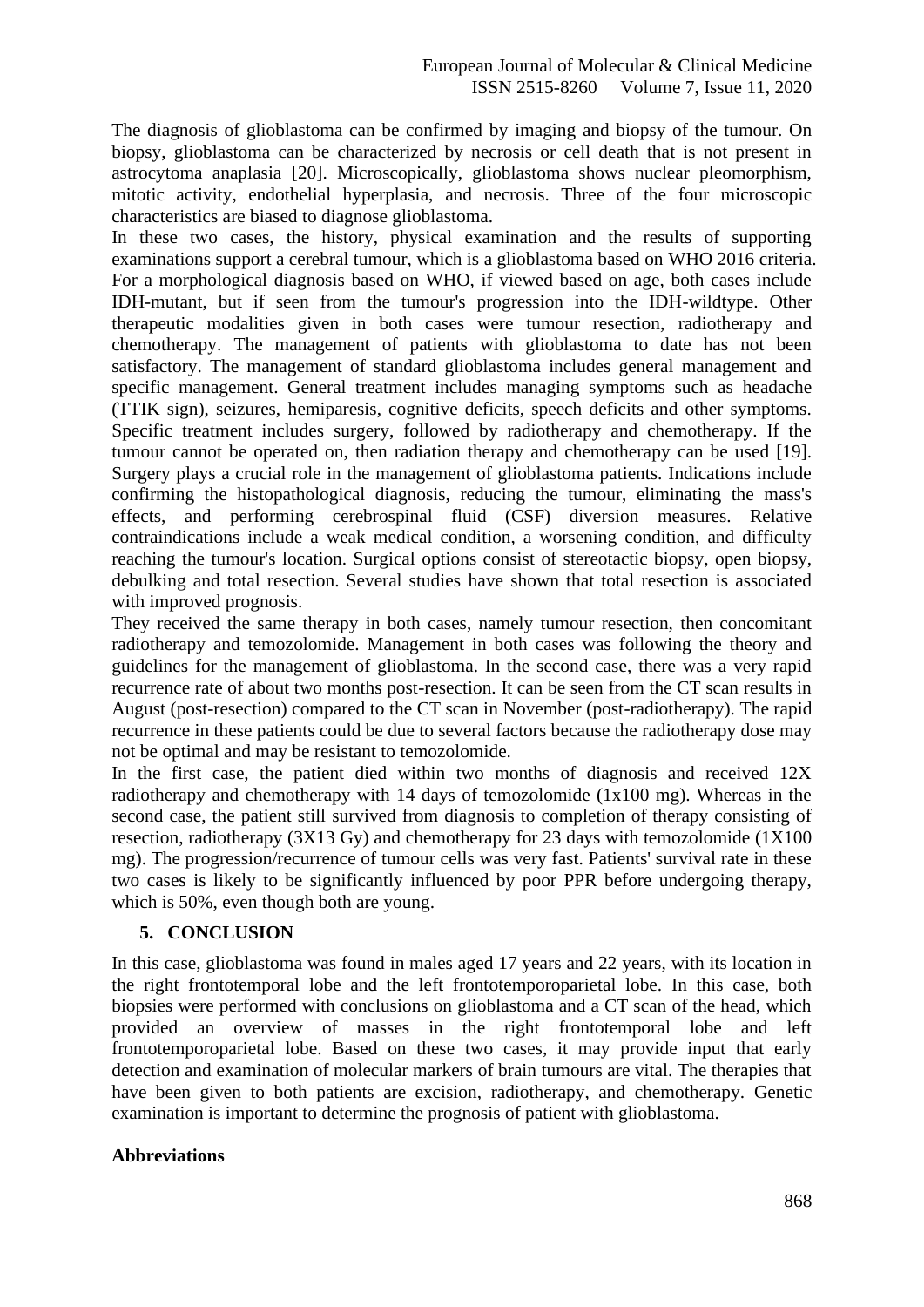CT: Computerized tomography; MRI: Magnetic resonance imaging; Positron Emission Tomography (PET)

#### **Acknowledgements**

The authors thank patients and Neurology Department, Radiology Department and Anatomical Pathology Department, Faculty of Medicine, Brawijaya University for the opportunity given to make a case report.

### **Authors' contributions**

Yulia Damayanti and Dessika Rahmawati the clinical part of the study, analysed the data and wrote with meticulous revision the paper. All authors read and approved.

#### **Funding**

This study had no funding from any resource.

#### **Availability of data and materials**

The data supporting our findings can be found with the corresponding author and can be contacted through the following e-mail: y.damay83@gmail.com

#### **Consent for publication**

Available, it was obtained from patients and parentsof the studied group.

#### **Competing interests**

The authors declare that they have no conflict of interest.

### **6. REFERENCES**

- [1] Landstrom TL, Habberstad AH, Sundstrom S, Torp SH. Prognostic Value of Histological Features in Diffuse Astrocytoma WHO Grade II. Int J Clin Exp Pathol. 2012; 5 (2): 152-158.
- [2] Wohrer A, Waldhor T, Heinzl H, et al. The Austrian Brain Tumour Registry: a cooperative way to establish a population-based brain tumour registry. J Neurooncol 2009; 95: 401–411.
- [3] Butowski N, Chang S. Adult High-Grade Glioma. In: Barnett GH. High-Grade Glioma. New Jersey: Humana Press. 2007; 59-60.
- [4] Henriksson R, Asklund T, Poulsen HS. Impact of Therapy on Quality of Life, Neurocognitive Function and Their Correlates in Glioblastoma Multiforme: a review. J Neurooncol 2011; 104: 639-646.
- [5] Weingart JD, McGirt MJ, Brem H. High-Grade Astrocytoma / Glioblastoma. In: Tonn JC, Westphal M, Rutka JT, Grossman SA. Neuro-Oncology of CNS Tumors. Germany: Springer Heidelberg; 2006.
- [6] Parney IF, Prados MD. Glioblastoma Multiforme.In: Berger MS, Prados MD. Textbook of neuro-oncology. Pennsylvania: Elseviers Saunders; 2005.
- [7] Rodrigues AA, Nascimento D, Sato E, et al. Glioblastoma with Oligodendroglioma Component (GBMO) in an Adolescent. International Archives of Medicine. 2018; (11): 1-8.
- [8] National Cancer Management Committee. National Guidelines for Brain Tumor Medical Services.